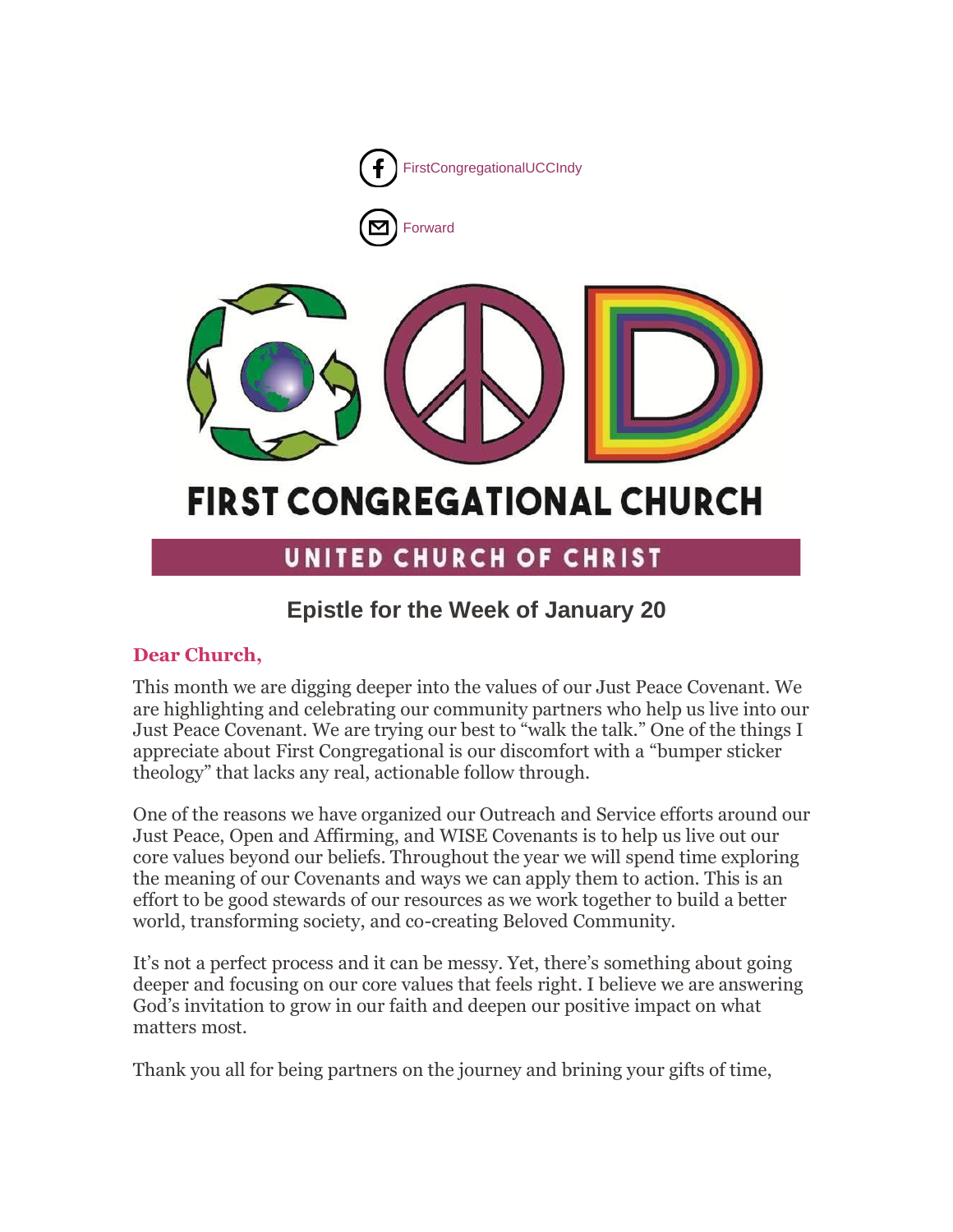talent, and treasure to First Congregational. Together we will share God's love through our actions.

#### **Blessings,** Pastor Sarah



**Annual Meeting Announcement:** In view of the change in Marion County's covid status that has sent us back to worshipping only virtually, t**he Annual Meeting on January 30 will be on Zoom at 1:00 PM.** We regret that we cannot meet in person for this important business meeting, but we hope all who are able will join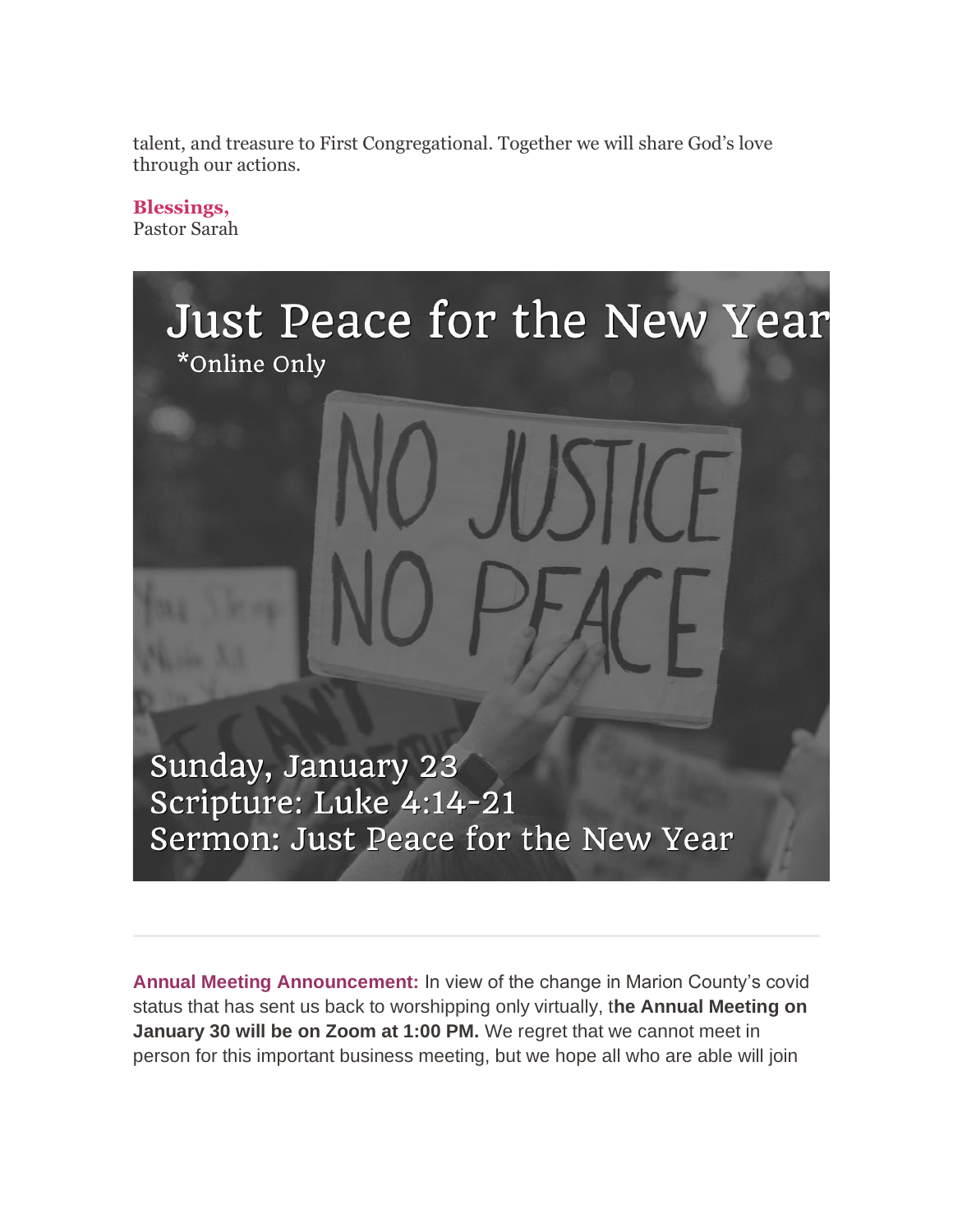us virtually to review 2021 and to move First Congregational's ministries forward in 2022.

#### *Church Leadership and Contact Info:*

**Senior Councilors:** Alice Rutherford (Lead), [alice@caloosaspirit.net](mailto:alice@caloosaspirit.net)

Larry Eckel [lspeckel@comcast.net,](mailto:lspeckel@comcast.net) and Steve Coomer, [s.coomer@sbcglobal.net](mailto:s.coomer@sbcglobal.net)

**Care and Connections:** Wendy Baldwin, [wendy.baldwin@travelandleisure.com](mailto:wendy.baldwin@travelandleisure.com)

**Outreach and Service:** Alice Rutherford, [alice@caloosaspirit.net](mailto:alice@caloosaspirit.net)

**Trustees:** Steve Coomer, [s.coomer@sbcglobal.net](mailto:s.coomer@sbcglobal.net)

**Witness and Welcome:** Judy Fletcher, [jkbf@aol.com](mailto:jkbf@aol.com)

**Worship and Faith:** Aurelia Glennan-March, [ahoftmarch@gmail.com](mailto:ahoftmarch@gmail.com)

**Clerk:** Pat Larracey, [plainandfancy1963@att.net](mailto:plainandfancy1963@att.net)

**Financial Secretary:** Cheryl Dillenback, [dillenback@sbcglobal.net](mailto:dillenback@sbcglobal.net)

**Treasurer:** Jim Lootens, [lootens.jb@gmail.com](mailto:lootens.jb@gmail.com)

# **THIS SUNDAY**

#### **Sunday Adult Education, 10:00 AM:**

On Sunday mornings, join us online for a gathering time for faith formation **(Now on Zoom Only)**

**Coffee Hour Is Back and Online Only!**

Join us immediately following Worship on the Church Zoom.

**ONLINE Worship: Online, and Dial-In Sunday Worship, 11AM (YouTube, FaceBook, 2PM Dial In)**

#### **Thank You for Your Support of First Congregational UCC**

Please continue supporting the mission and ministries of your local church by mailing a check to the church or through online donations at <http://www.fcindy.org/online-giving/>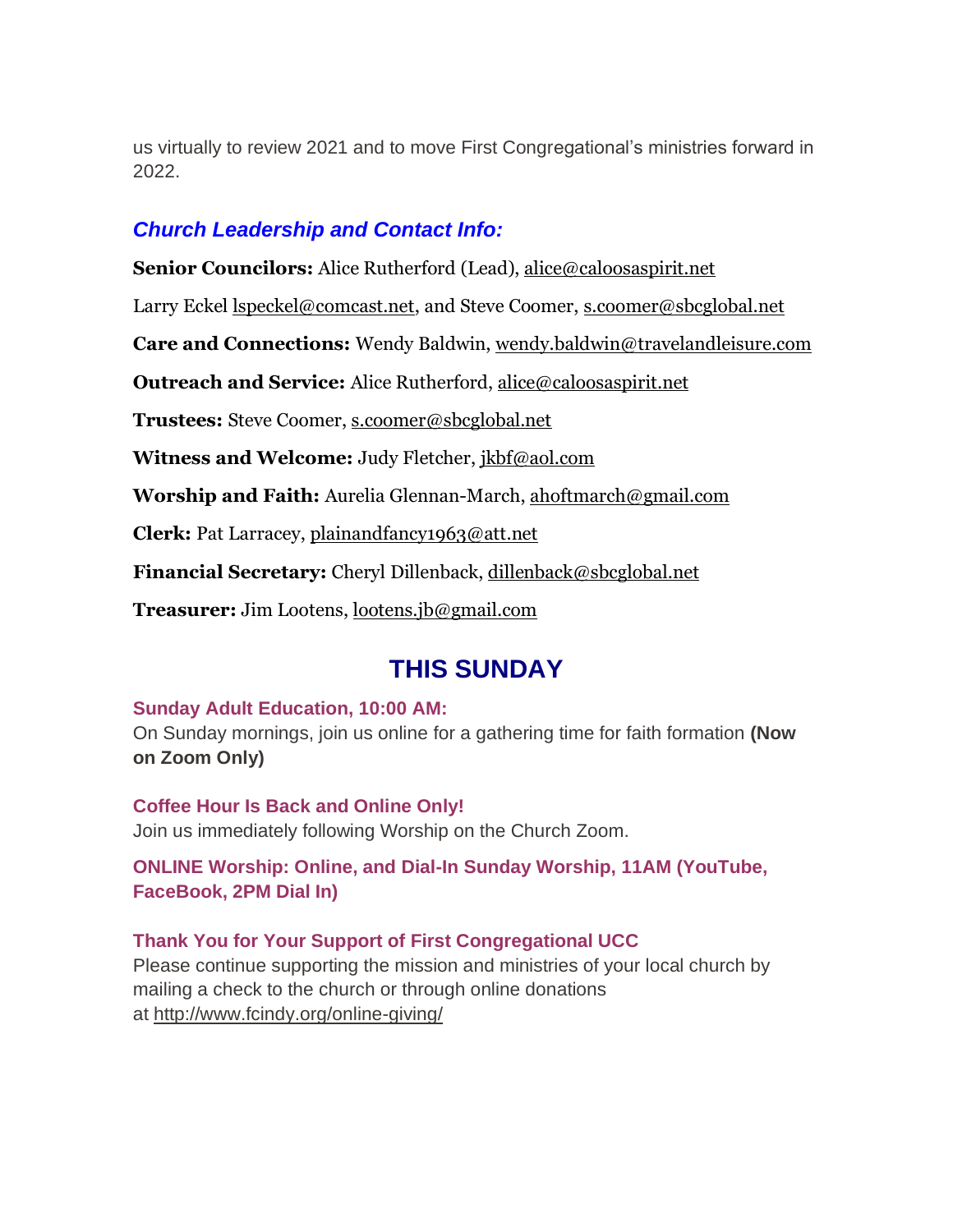## **THIS WEEK AT FC**

#### **How to Access our Zoom Gatherings**

[https://us04web.zoom.us/j/9264494206?pwd=dmtWbWE5UXRBTk5pcHZlYlB0aEF](https://us04web.zoom.us/j/9264494206?pwd=dmtWbWE5UXRBTk5pcHZlYlB0aEFVUT09) [VUT09](https://us04web.zoom.us/j/9264494206?pwd=dmtWbWE5UXRBTk5pcHZlYlB0aEFVUT09) Meeting ID: 926 449 4206Password: 7171 If you click on the URL, you should not need to enter in the Meeting ID and Password.

To dial in by phone: +1 312 626 6799, Meeting ID 926 449 4206, Password 7171.

**TODAY, Thursday, January 20th:** Men's Lunch at 1:00 p.m.

**TODAY, Thursday, January 20th:** Spiritual Support Group (Zoom) at 5:00 PM

#### **An Update from Outreach And Service:**

Happy New Year to all! Now that we're into a new year, the Outreach & Service Board plans to replicate our 2021 Covenant Outreach based in our UCC Covenants – Just Peace, W.I.S.E. for Mental Health, and Open & Affirming. This month through April we return our focus to our Just Peace covenant as we support our partners at Exodus Refugee, Peace Learning Center, Family Promise, and Faith In Indiana. Contributions to Covenant Outreach over the next four months will be equally divided among these recipients, unless otherwise specified. Please be generous in your gifts to these ministries that clearly reflect First Congregational's values.

In December we donated hats, mittens, scarves, and gloves to Exodus Refugee to assist their efforts in settling immigrants into the Indiana winter, especially those who may have come from warmer climates. You can learn more about the work of Exodus Refugee Immigration, along with volunteer opportunities, at [Exodus](https://www.exodusrefugee.org/)  [Refugee Immigration | Building a New Life in Indiana.](https://www.exodusrefugee.org/)

Also, as mentioned in a previous Epistle, the Indiana-Kentucky Conference is accepting donations and volunteers to assist in recovery efforts in the Kentucky areas devastated by tornadoes last month. Information on how to help can be found on the IKC website, [ikc@ikcucc.org.](mailto:ikc@ikcucc.org)

#### **COMING SOON**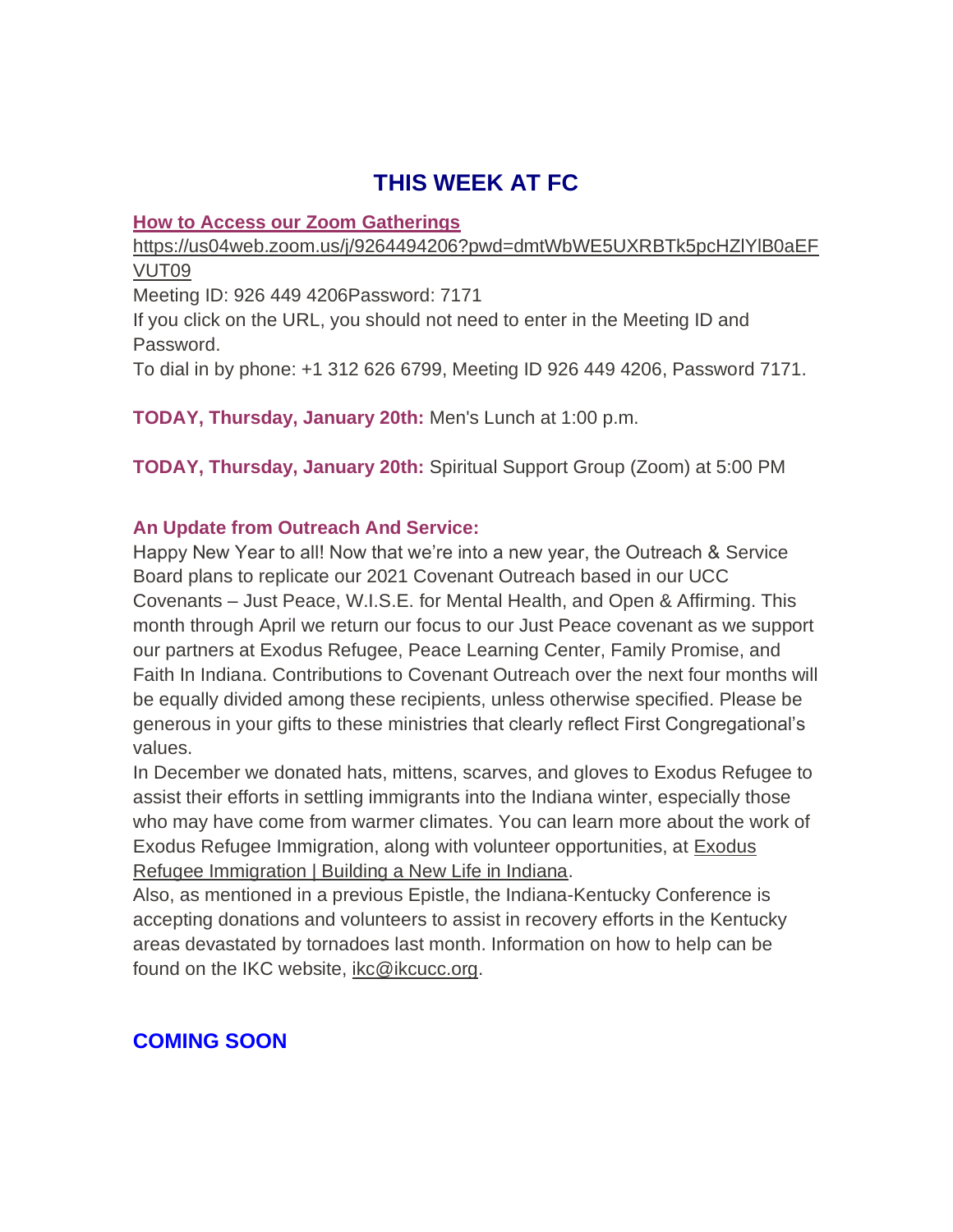**Sunday, January 30:** Join us at 1:00 p.m. on Zoom for the Annual Meeting!

**The Mental Health Team** is seeking new members who want to become part of the team. If interested or have questions, contact Sandy Wood [csjlwood@att.net](mailto:csjlwood@att.net) or 317-225-6206.

**The Blog Here!** What is it? [Check out this updated page](http://fcindy.org/blog/newblog/) where you'll find more info and where your submissions will go! (You can see a list fo current entries on the right-hand side). **Want to submit? Email me your piece at** [cassidy@fcindy.org](mailto:cassidy@fcindy.org)

## **CONNECTION & SUPPORT**

#### **FC Facebook page** (click **[here](https://www.facebook.com/FirstCongregationalUCCIndy/)**)

"**First Congregational Indy Fellowship**" group on Facebook (click **[here](https://www.facebook.com/groups/521333455186422/)**).

#### **Pastoral Care**

Pastor Sarah may be reached at (386) 478-9012 or [pastorsarah@fcindy.](mailto:pastorsarah@fcindy.org)

#### **Pastor Sarah's Sabbath Days: Mondays & Saturdays**

The congregation covenant with Pastor Sarah to provide 2 days per week for personal rest and family renewal. On Mondays and Saturdays, Pastor Sarah is not available unless it is a pastoral emergency. Thank you for honoring this sacred gift of Sabbath time for our Pastor and her family.

#### **Additional Church Support Contacts**

Pastoral Care Associate: Pastor Carol [\(casowle@gmail.com\)](mailto:casowle@gmail.com) Office Administrator & External Communications Manager: Cassidy Hall [\(cassidy@fcindy.org\)](mailto:cassidy@fcindy.org) Lead Councilor: Alice Rutherford [\(alice@caloosaspirit.net\)](mailto:s.coomer@sbcglobal.net) (Senior Councilors: Steve Coomer, Larry Eckel, Alice Rutherford)

#### **Mental Health Support:**

- **Substance Abuse and Mental Health Services Administration's Disaster Distress Helpline:** 1-800-985-5990, or text "TalkWithUs" to 66746.
- **National Suicide Prevention Hotline**: 1-800-273-TALK (8255) (press 1 for veterans, 2 for Spanish)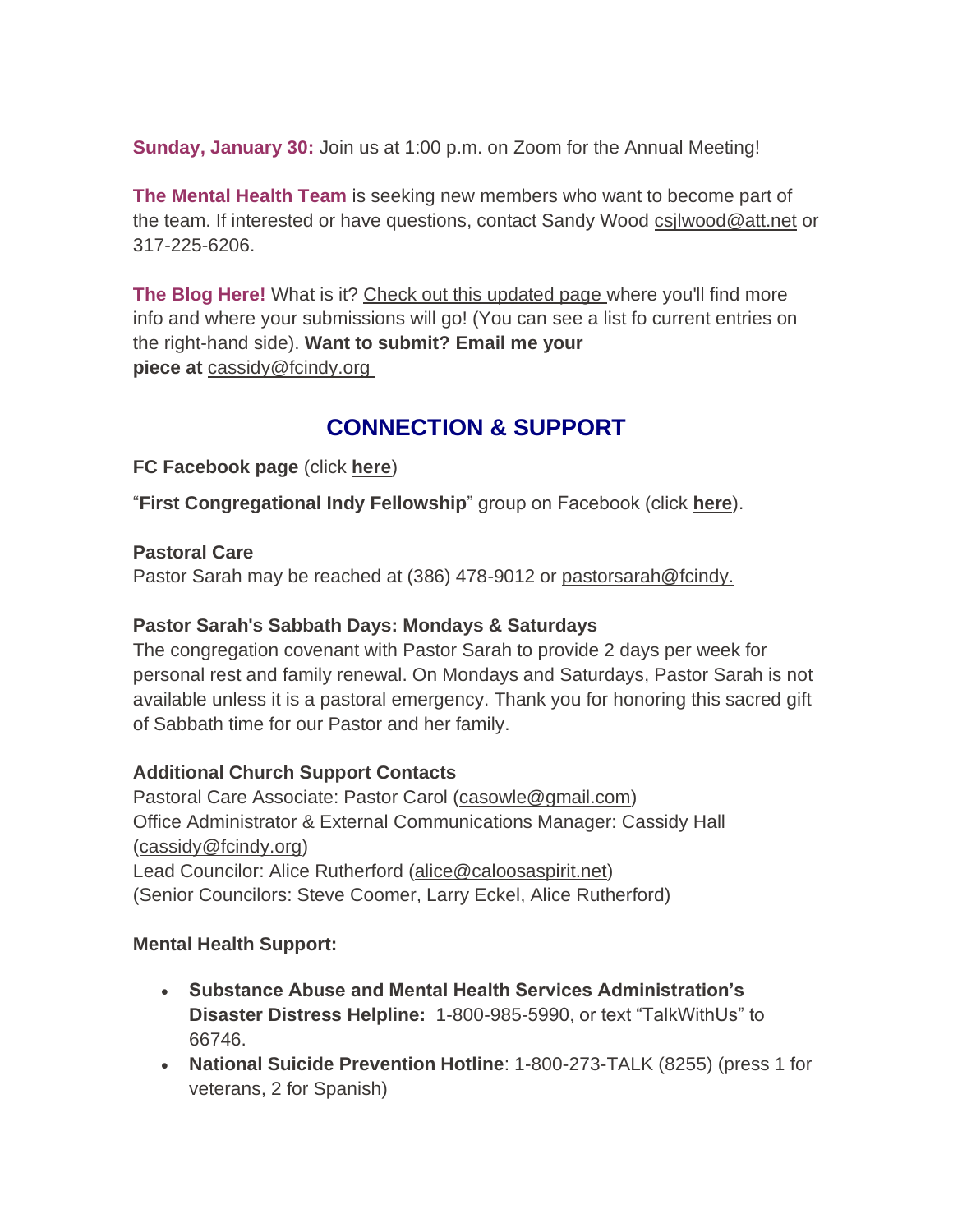- **National Alliance on Mental Illness (NAMI)** Information HelpLine provides information and referral services. 1-800-950-NAMI (6264) and [www.nami.org.](http://www.nami.org/)
- **The Trevor Project hotline** offers support for LGBTQIA+ youth and families struggling with mental health challenges at 1-866-4-U-TREVOR (488-7386) and [www.theTrevorProject.org](http://www.thetrevorproject.org/)

**"Members In Need Fund" is now the "Acts of Kindness Fund"** This fund has been repositioned as the "Acts of Kindness Fund". Members can now make requests for gifts to be made from the fund to assist others in our church family. This could be to help with ride-share transportation, shovel or plow snow, pay an unexpected expense, etc. While honoring the dignity of the recipient, these gifts are to assist people who might not ask for help. The fund also continues to be available to support financial needs for any of our church family who find themselves in need. All requests for use of this fund will be confidential, and your privacy will be honored and respected. To request funds or gifts, please contact Pastor Sarah by email [pastorsarah@fcindy.org](mailto:pastorsarah@fcindy.org) or cell (386) 478-9012.

#### **GIVING**

We seek to love and to share our joy. We offer care, give thanks and praise, when Christ is present among us all. We know the world's a mission field, needing forgiveness, justice and hope.

Our Current Covenant Outreach focus is related to our Just Peace Covenant. Our current outreach recipients: Exodus Refugee, Peace Learning Center, Family Promise, and Faith In Indiana.

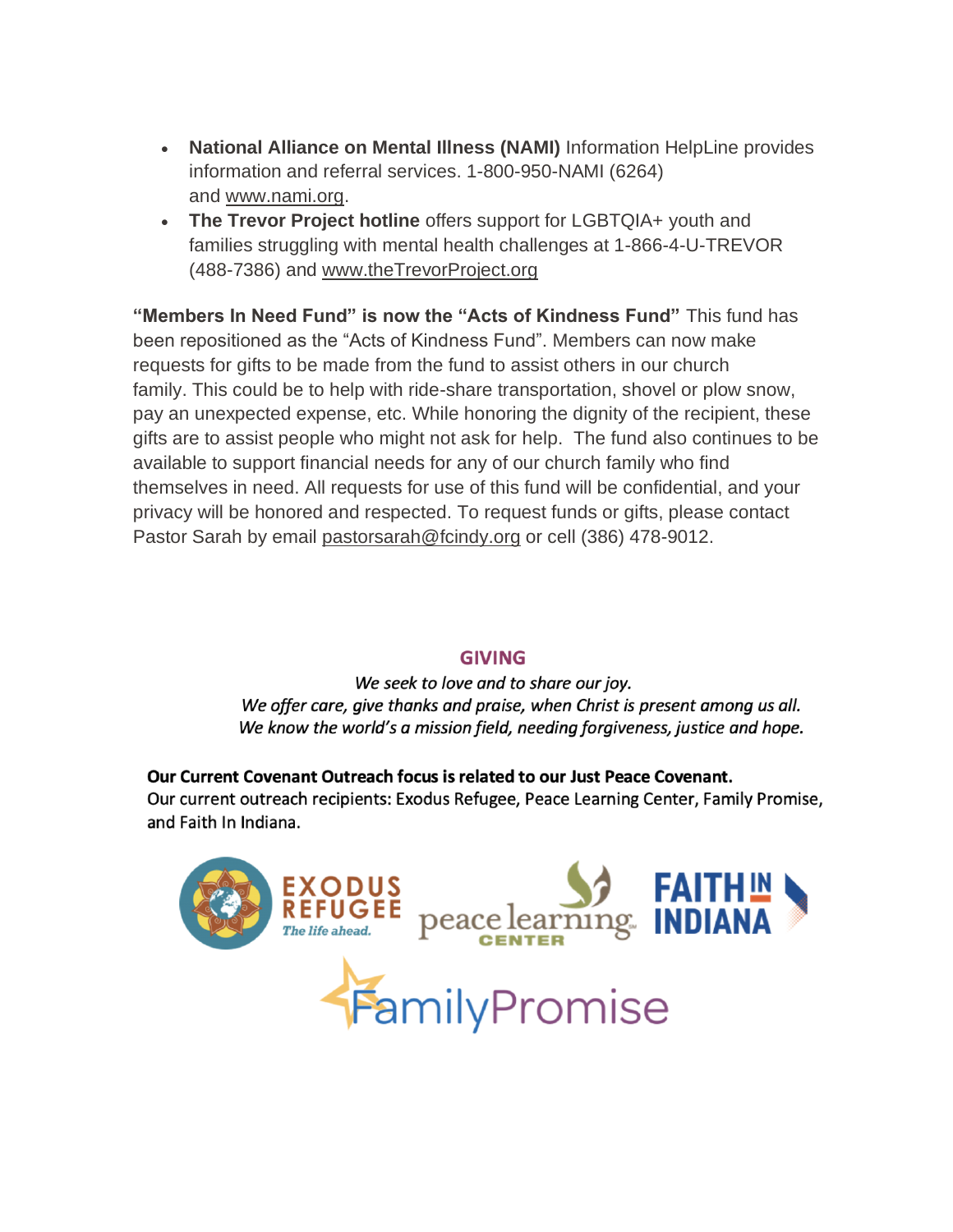#### **THIS WEEK AT FIRST CONGREGATIONAL**

#### **Ways to Connect for Worship**

#### *YOUTUBE*

<https://www.youtube.com/channel/UCWV9wqAvPiUKSkEbjaV6Zpw>

- YouTube Live broadcasts at 11am..
- Use this option for live interacting and messaging. You must have or create a user account and be logged in to message live.

#### *FACE BOOK*

[https://www.facebook.com/pg/FirstCongregationalUCCIndy/posts/?ref=page\\_int](https://www.facebook.com/pg/FirstCongregationalUCCIndy/posts/?ref=page_internal) [ernal](https://www.facebook.com/pg/FirstCongregationalUCCIndy/posts/?ref=page_internal)

- The video will be posted at 11am.
- This is for viewing only. For live interacting and commenting, please use the YouTube option.

#### *DIAL-IN* (available after 2PM)

- Dial **317-204-3862**
- Landline is preferred for clarity.
- If calling with a smart phone, setting your cellular setting to Wi-Fi calling will be clearer.

#### **How to Access our Zoom Gatherings**

[https://us04web.zoom.us/j/9264494206?pwd=dmtWbWE5UXRBTk5pcHZlYlB0](https://us04web.zoom.us/j/9264494206?pwd=dmtWbWE5UXRBTk5pcHZlYlB0aEFVUT09) [aEFVUT09](https://us04web.zoom.us/j/9264494206?pwd=dmtWbWE5UXRBTk5pcHZlYlB0aEFVUT09)

Meeting ID: 926 449 4206